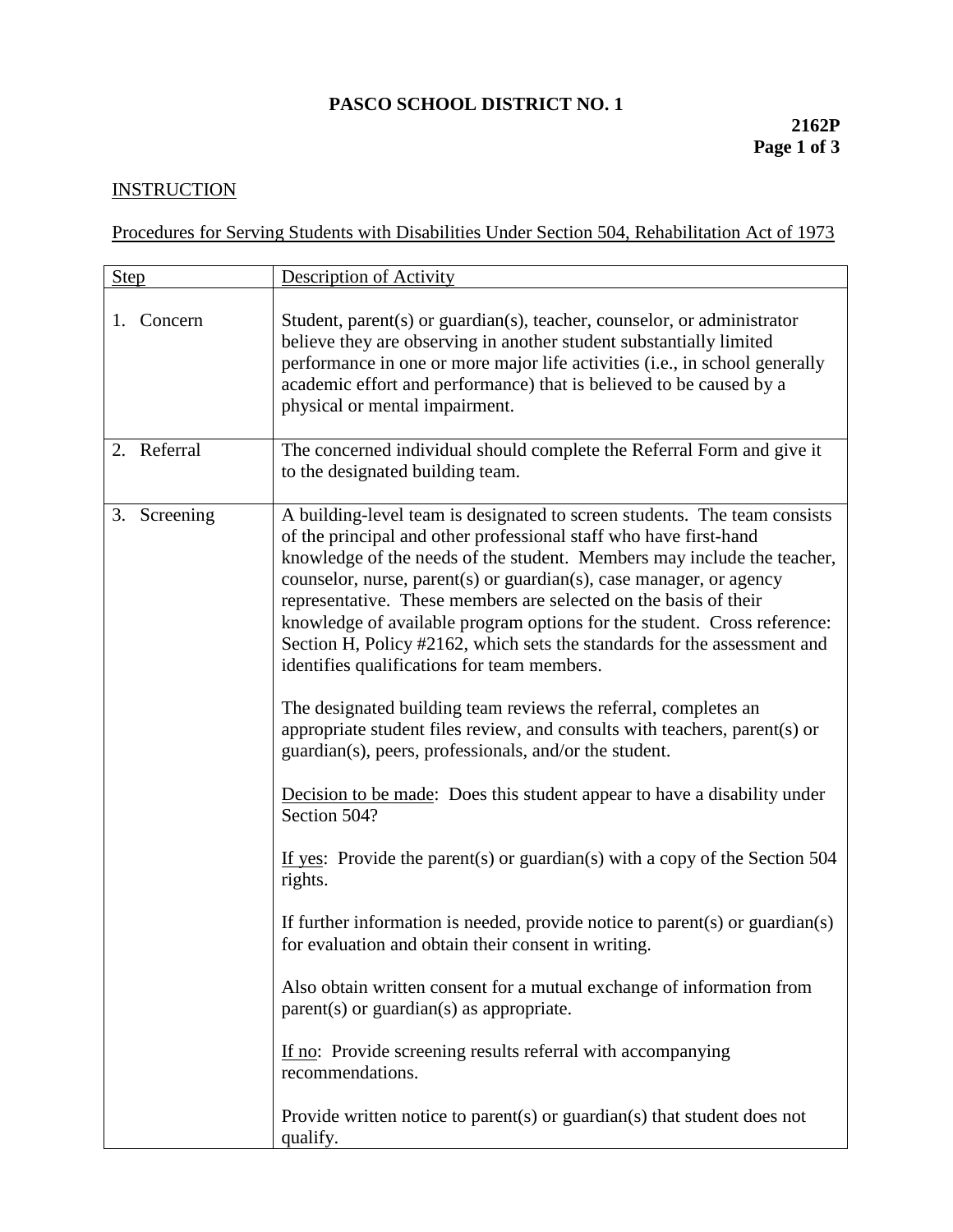| <b>Step</b>                         | <b>Description of Activity</b>                                                                                                                                                                                                                                                                                                                                                                                                                                                                                                                                                                           |
|-------------------------------------|----------------------------------------------------------------------------------------------------------------------------------------------------------------------------------------------------------------------------------------------------------------------------------------------------------------------------------------------------------------------------------------------------------------------------------------------------------------------------------------------------------------------------------------------------------------------------------------------------------|
| 4. Evaluation                       | Conduct all evaluation deemed appropriate and for which the parent(s) or<br>guardian(s) has given written permission                                                                                                                                                                                                                                                                                                                                                                                                                                                                                     |
| 5. Eligibility                      | A Section 504 MDT is recommended to be composed of one of the<br>student's teachers (and/or the student's counselor), a building<br>administrator, and persons knowledgeable about the student's disability<br>and the meaning of the evaluation data and service options. The MDT<br>convenes to review all evaluation results, determines eligibility as a<br>student with a disability under Section 504, and document the meeting in<br>writing. The team composition may vary according to the needs of the<br>student.<br>If no: Consider other referral sources or options for the student and/or |
|                                     | school. Provide written notice to parent(s) or guardian(s) that student<br>doesn't qualify.                                                                                                                                                                                                                                                                                                                                                                                                                                                                                                              |
|                                     | If yes: The second decision to be made.                                                                                                                                                                                                                                                                                                                                                                                                                                                                                                                                                                  |
|                                     | If yes: Refer to IDEA MDT for appropriate disposition.                                                                                                                                                                                                                                                                                                                                                                                                                                                                                                                                                   |
|                                     | If no: Proceed to step 6.                                                                                                                                                                                                                                                                                                                                                                                                                                                                                                                                                                                |
|                                     | Note: Whatever the disposition of the case at step 5, the MDT should<br>complete a written Section 504 eligibility statement.                                                                                                                                                                                                                                                                                                                                                                                                                                                                            |
| 6. Develop<br>Accommodation<br>Plan | Once eligibility under Section 504 has been determined, the process<br>moves to the development of a student accommodation plan. This plan is<br>to be developed by a professional team that may or may not be the same<br>individuals who were involved at step 5 (Eligibility), but a similar<br>minimum team composition is recommended.                                                                                                                                                                                                                                                              |
| 7.<br>Educational<br>Services       | The educational services are implemented as outlined in the student<br>accommodation plan. One individual should be designated as the case<br>manager to monitor the implementation of the plan and the progress of the<br>student.                                                                                                                                                                                                                                                                                                                                                                      |
| Periodic<br>8.                      | Each accommodation plan should be reviewed by the team periodically.<br>Three issues which should be addressed at the review are as follows: (1)<br>the need for additional evaluation information, (2) the continued<br>eligibility as a student with a disability under Section 504, and (3) the<br>contents of the plan and service provider.                                                                                                                                                                                                                                                         |